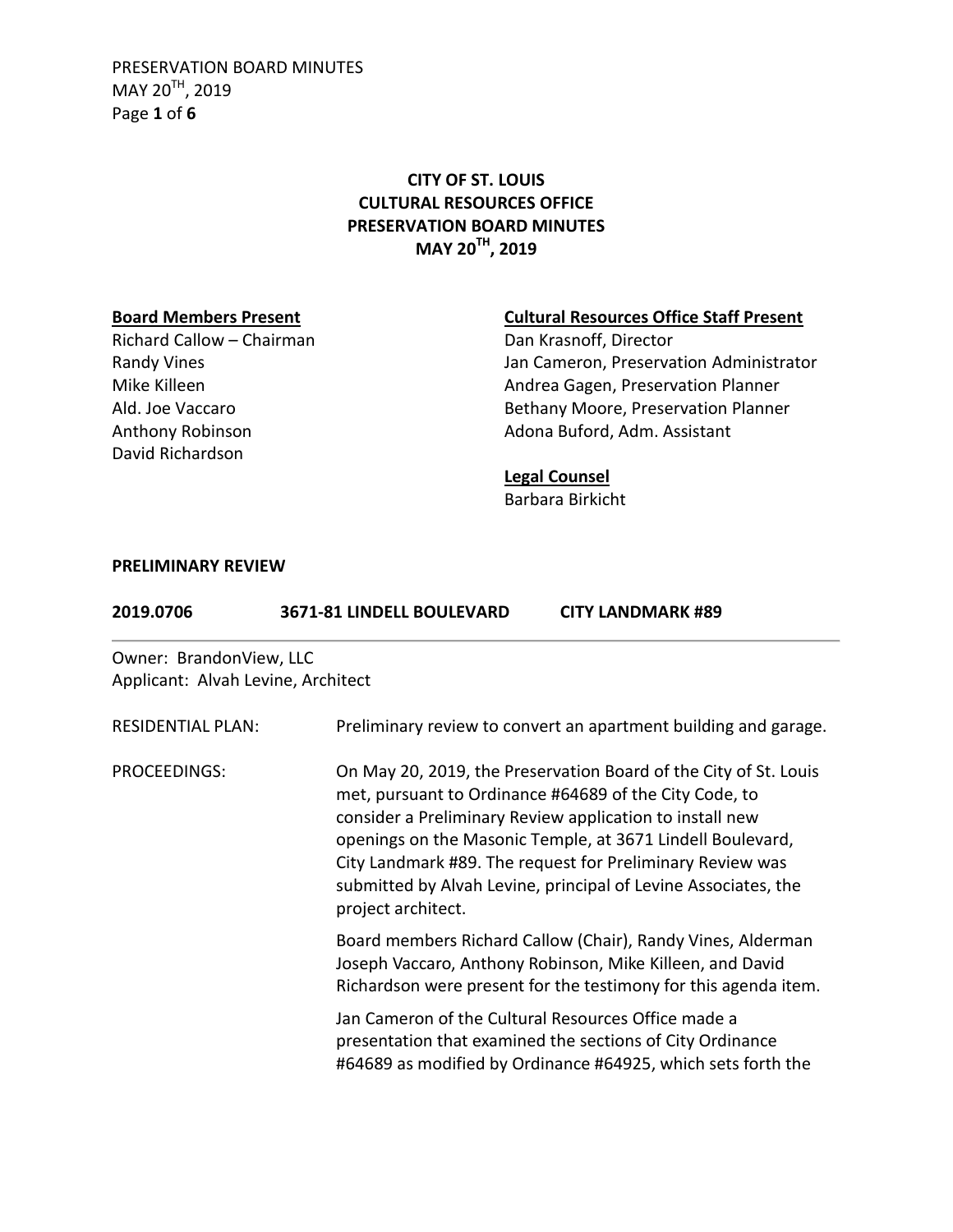| PRESERVATION BOARD MINUTES  |
|-----------------------------|
| MAY 20 <sup>TH</sup> , 2019 |
| Page 2 of 6                 |

requirements for consideration of alterations to City Landmark structures. Ms. Cameron stated that the building's use would change: it will be converted to apartments and therefore additional windows are required—however, the main ceremonial spaces would be preserved. She discussed the prominent site of the building with three highly visible facades and stated that the architect had worked to blend the new openings into the existing fenestration. The proposal also includes a number of recessed balconies, which do not project beyond the building face and are proportional in dimension to other openings.

Ms. Cameron recommended that the Preservation Board grant Preliminary Approval to the proposed alterations with the stipulation that details and specifications are submitted to the Cultural Resources Office for review and final plans and materials are approved by the Cultural Resources Office.

Brian Hayden, owner of the building, spoke in support of the project. He stated that the project would receive no public funding and the additional openings are critical to the success of the project. He confirmed that there would be no change to the lobby, the 3-story assembly room, or the auditorium and would use the existing corridors. In response to a question from Board Member Richardson as to whether they had contacted Grand Center, Mr. Hayden replied that they were waiting for the Preservation Board decision first. In response to a question from Alderman Vaccaro, he stated that he had not yet presented the project to the ward Alderman for the same reason.

FINDINGS OF FACTS: The Preservation Board found that:

- the Masonic Temple, at 3681 Lindell Boulevard, is a City Landmark;
- due to its prominent location at Lindell and N. Spring, all sides of the Masonic Temple are street-visible. The primary elevation faces south on Lindell; the west elevation faces N. Spring Avenue;
- the applicant proposes a number of new openings on all facades in order to accommodate the building's conversion to apartments;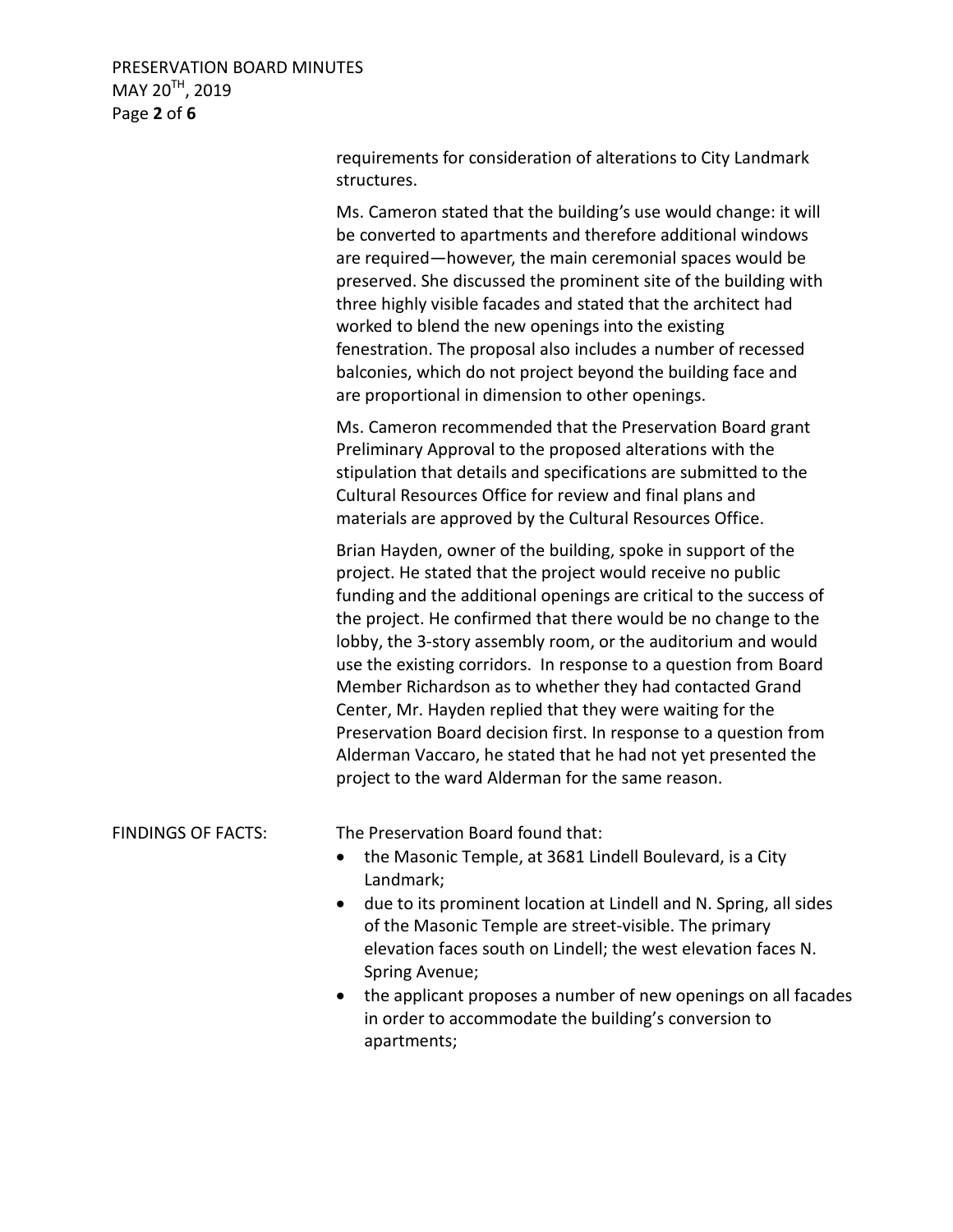PRESERVATION BOARD MINUTES MAY 20<sup>TH</sup>, 2019 Page **3** of **6**

|                        | • several windows are proposed to be added above the Lindell<br>portico: these will hardly be noticeable given their relatively<br>small size and position above the projecting portico;<br>• the rear elevation, while not a street-facing façade, is visible<br>from Olive and N. Spring because of the scale of the building<br>and its position on a Entries to the parking garage will be from<br>the rear and will be minimally visible from the street;<br>the new openings have been placed to be sympathetic to the<br>building's established fenestration pattern. |  |
|------------------------|------------------------------------------------------------------------------------------------------------------------------------------------------------------------------------------------------------------------------------------------------------------------------------------------------------------------------------------------------------------------------------------------------------------------------------------------------------------------------------------------------------------------------------------------------------------------------|--|
| <b>BOARD DECISION:</b> | It was the decision of the Preservation Board grant preliminary<br>approval to the proposed design, with the stipulation that details<br>and specifications are submitted to the Cultural Resources Office for<br>review and final plans and exterior materials are reviewed and<br>approved by the Cultural Resources Office. The motion was made<br>by Board Member Vines and seconded by Board Member<br>Richardson. The motion passed 4-1, with Alderman Vaccaro voting<br>in opposition.                                                                                |  |

## **APPEALS OF DENIALS**

| 2018.0957                | <b>3318 LEMP AVENUE</b>                               | <b>BENTON PARK HISTORIC DISTRICT</b>                                                                                                                                                                                                                                                                                                                                                                                                                                                                               |  |
|--------------------------|-------------------------------------------------------|--------------------------------------------------------------------------------------------------------------------------------------------------------------------------------------------------------------------------------------------------------------------------------------------------------------------------------------------------------------------------------------------------------------------------------------------------------------------------------------------------------------------|--|
|                          | Owner/Applicant: Rubicon Corporation - Matthew Hartig |                                                                                                                                                                                                                                                                                                                                                                                                                                                                                                                    |  |
| <b>RESIDENTIAL PLAN:</b> | single family house.                                  | Appeal of a denial of a building permit application to construct a                                                                                                                                                                                                                                                                                                                                                                                                                                                 |  |
| PROCEEDINGS:             |                                                       | On May 20, 2019, the Preservation Board of the City of St. Louis met,<br>pursuant to Ordinance #64689 of the City Code, to review a request for<br>reconsideration of a condition placed by the Preservation Board on its<br>preliminary approval of the construction of new single-family house at<br>3318 Lemp Avenue, located in the Benton Park Local and National<br>Register Historic District. The application was submitted by the<br>Mathew Hartig, representative of the developer, Rubicon Corporation. |  |
|                          |                                                       | Board members Richard Callow (Chair), Randy Vines, Alderman<br>Joseph Vaccaro, Anthony Robinson, Mike Killeen, and David<br>Richardson were present for the testimony for this agenda item.                                                                                                                                                                                                                                                                                                                        |  |
|                          |                                                       | Jan Cameron of the Cultural Resources Office made a presentation that<br>examined the sections of City Ordinance #67175, which sets forth the                                                                                                                                                                                                                                                                                                                                                                      |  |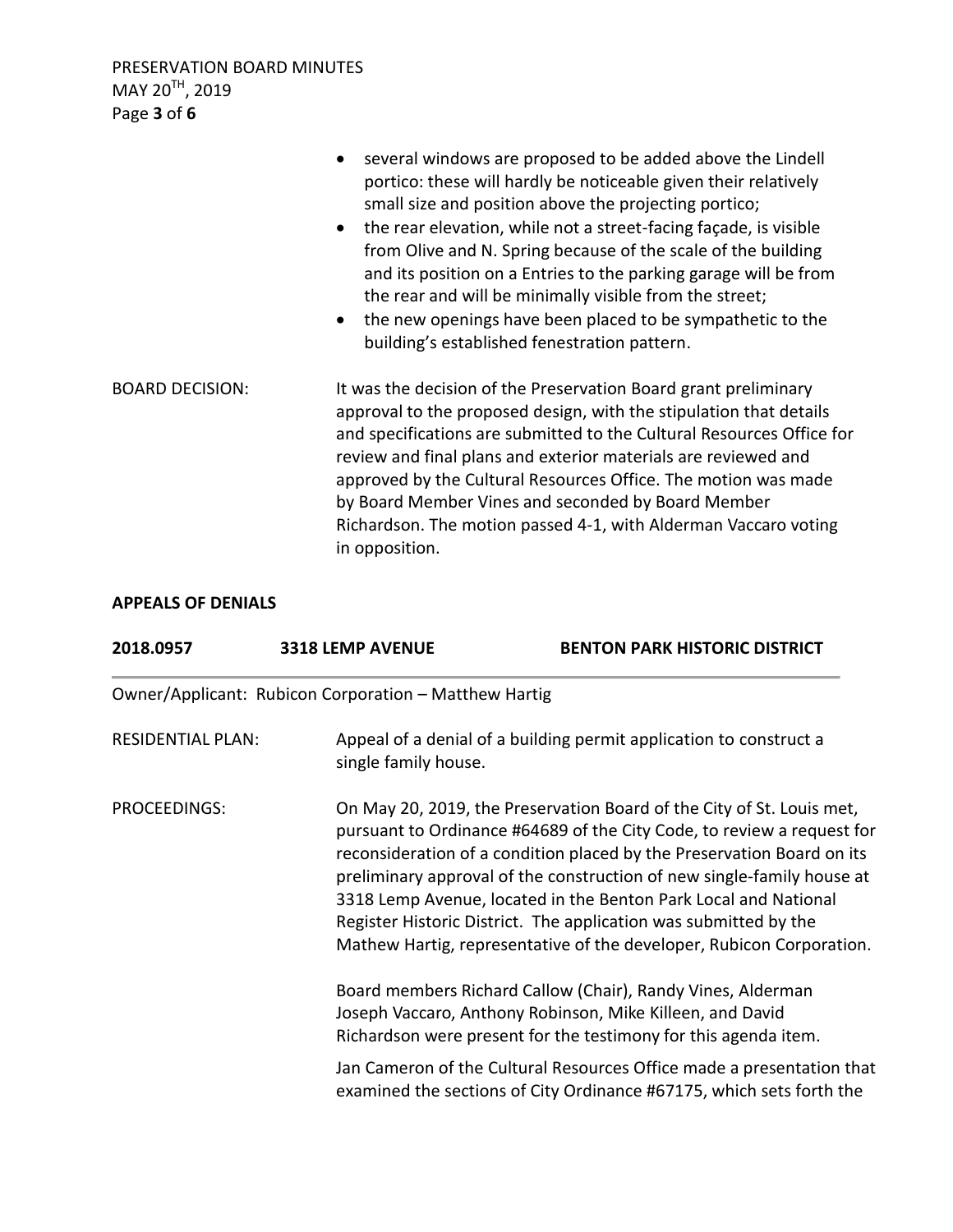## PRESERVATION BOARD MINUTES MAY 20<sup>TH</sup>, 2019 Page **4** of **6**

|                           | standards for new construction in the Benton Park Historic District. She<br>testified that the Preservation Board had previously granted<br>Preliminary Approval to the design with the stipulation that both side<br>elevations would be brick, and the applicant was asking permission to<br>revise the design to 25-foot returns. Ms. Cameron displayed photos of<br>the site and context, and noted that the side elevations of the new                                                                                                                                          |
|---------------------------|--------------------------------------------------------------------------------------------------------------------------------------------------------------------------------------------------------------------------------------------------------------------------------------------------------------------------------------------------------------------------------------------------------------------------------------------------------------------------------------------------------------------------------------------------------------------------------------|
|                           | house, because of the width of the side yards, would be street-visible.<br>She recommended that the Preservation Board sustain its original<br>condition.                                                                                                                                                                                                                                                                                                                                                                                                                            |
|                           | Mathew Hartig, representative of the developer, spoke on his own<br>behalf. He submitted three bids for the additional brick, which ranged<br>from &37,440 to \$43,800. Mr. Hartig submitted revised drawings<br>showing a new plan, which recessed the rear two-thirds of the building<br>to allow a 2-foot setback at each side elevation, between brick and<br>siding. In response to an inquiry from Board Member Killeen, Mr. Hartig<br>stated that he had not brought the new design to the neighborhood or<br>the Alderman, but that they had approved the original proposal. |
| <b>FINDINGS OF FACTS:</b> | The Preservation Board found that:<br>the proposed site for construction, 3318 Lemp Avenue, is located in<br>$\bullet$<br>the Benton Park Local Historic District;<br>the revised design complies generally with most of the historic<br>$\bullet$<br>districts standards for new construction;<br>the revised design does not comply with the standards for exterior<br>$\bullet$<br>materials, as the side elevations, highly visible, will be<br>predominantly sided.                                                                                                             |
| <b>BOARD DECISION:</b>    | It was the decision of the Preservation Board to sustain the original<br>condition of the previous preliminary approval pending receipt of<br>evidence of neighborhood and Aldermanic support. The motion was<br>made by Board member Michael Killeen and seconded by Alderman<br>Vaccaro. The motion passed unanimously.                                                                                                                                                                                                                                                            |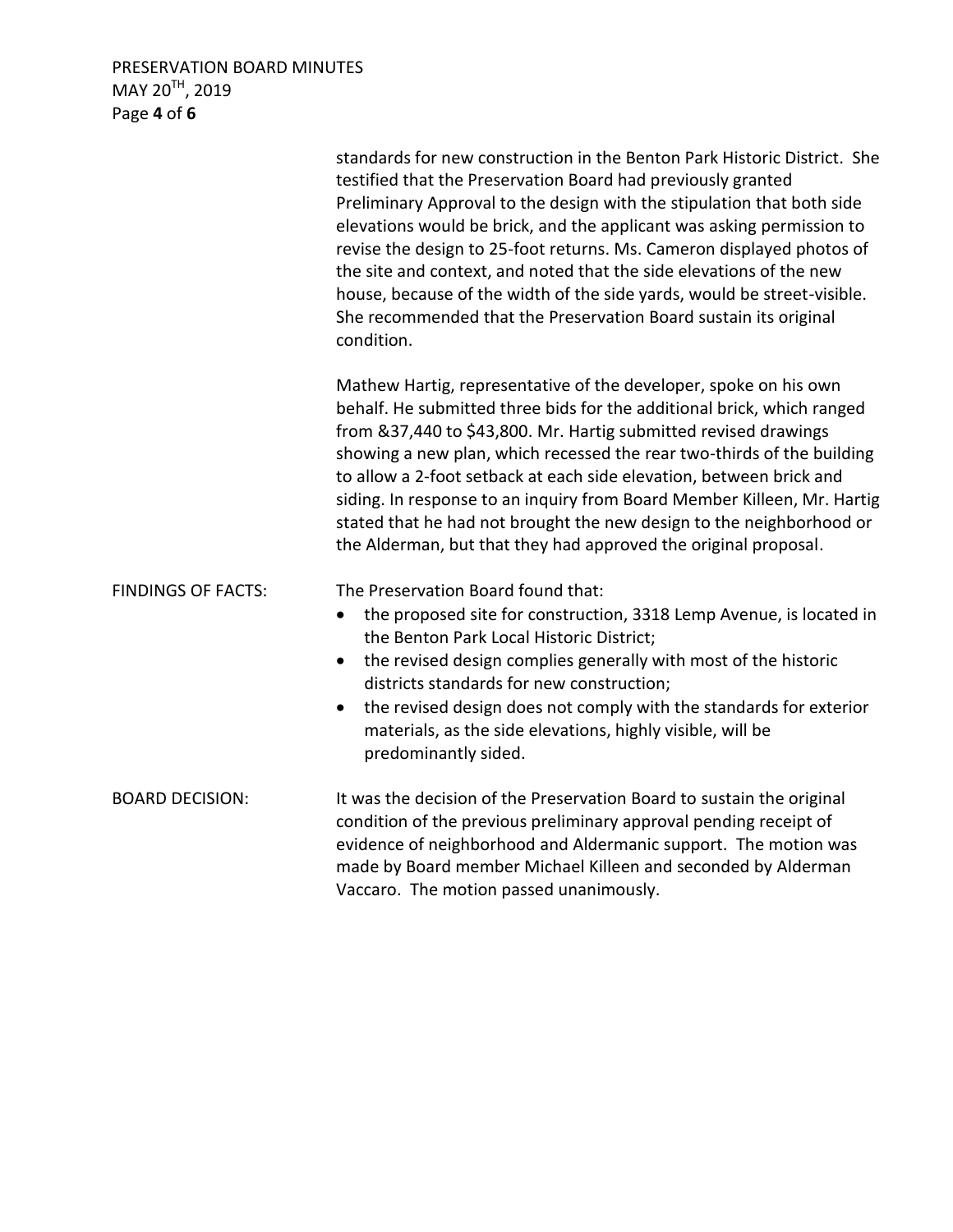PRESERVATION BOARD MINUTES MAY 20<sup>TH</sup>, 2019 Page **5** of **6**

| 2019.0110                                                             | <b>405 N. EUCLID AVENUE</b> | <b>CENTRAL WEST END HISTORIC DISTRICT</b>                                                                                                                                                                                                                                                                                                                                                                                                                                                                                                                                                                                                                                                                                                  |
|-----------------------------------------------------------------------|-----------------------------|--------------------------------------------------------------------------------------------------------------------------------------------------------------------------------------------------------------------------------------------------------------------------------------------------------------------------------------------------------------------------------------------------------------------------------------------------------------------------------------------------------------------------------------------------------------------------------------------------------------------------------------------------------------------------------------------------------------------------------------------|
| Owner: 405 Euclid LLC - Steve Brinkman<br>Applicant: Up Down STL, LLC |                             |                                                                                                                                                                                                                                                                                                                                                                                                                                                                                                                                                                                                                                                                                                                                            |
| <b>COMMERCIAL PLAN:</b>                                               | one illuminated roof sign.  | Appeal of a building permit application to install 2 wall signs and                                                                                                                                                                                                                                                                                                                                                                                                                                                                                                                                                                                                                                                                        |
| <b>PROCEEDINGS:</b>                                                   | applicant.                  | On May 20 2019, the Preservation Board of the City of St. Louis<br>met, pursuant to Ordinance #64689 of the City Code, to<br>consider an Appeal of the Cultural Resources Director's Denial<br>of an application to install two (2) wall signs and one (1) roof<br>sign on the building at 405 N. Euclid Avenue, in the Central West<br>End Historic District. The appeal was submitted by the                                                                                                                                                                                                                                                                                                                                             |
|                                                                       |                             | Board members Richard Callow (Chair), Randy Vines, Alderman<br>Joseph Vaccaro, Anthony Robinson, Mike Killeen, and David<br>Richardson were present for the testimony for this agenda item.                                                                                                                                                                                                                                                                                                                                                                                                                                                                                                                                                |
|                                                                       | PowerPoint presentation.    | Andrea Gagen of the Cultural Resources Office made a<br>presentation that examined the sections of City Ordinance<br>#69423, which sets forth the standards for windows in the<br>Central West End Historic District. She entered into the record<br>certified copies of the enabling legislations; Ordinance #56768<br>as amended by Ordinance #69423; the meeting agenda; and the                                                                                                                                                                                                                                                                                                                                                        |
|                                                                       | recommendation.             | Ms. Gagen stated that signage did not meet the historic district<br>standards. She stated that roof sign did have precedent in that<br>location. She recommended that the Preservation Board uphold<br>the Director's Denial for the two (2) end signs as they did not<br>meet the Central West End Historic District standards,, but that<br>the roof sign could be approved under a separate permit. She<br>also noted that the Board should deny painting the windows<br>black. Ms. Gagen also entered into the record letters from 28 <sup>th</sup><br>Ward Alderwoman Heather Navarro and a letter from James<br>Dwyer, Chair of the Central West End Association Planning &<br>Development Committee, both in support of the staff's |
|                                                                       | project.                    | Joey Akers, representative of Up Down, spoke in support of the                                                                                                                                                                                                                                                                                                                                                                                                                                                                                                                                                                                                                                                                             |